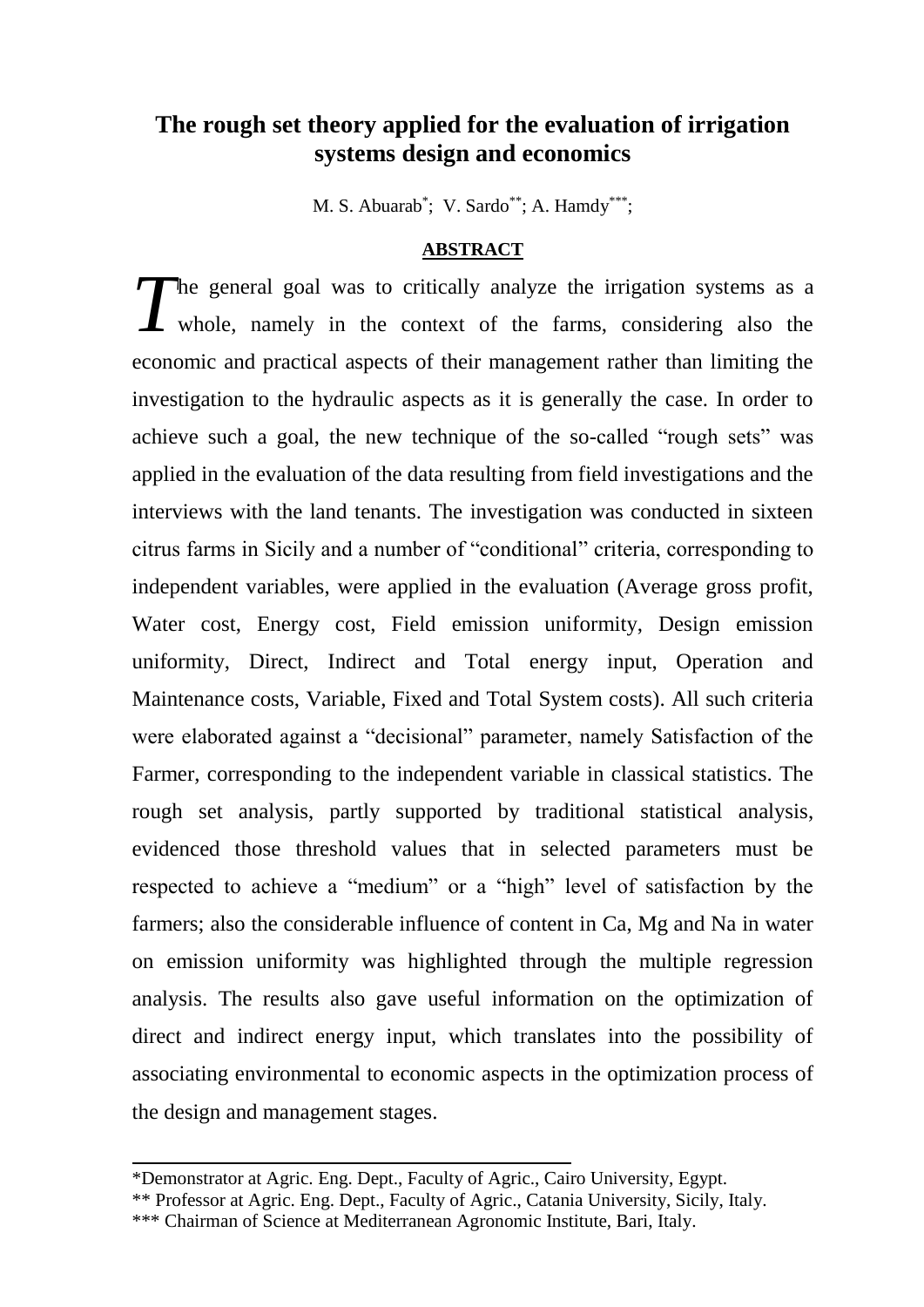#### **INTRODUCTION**

It is well known that fresh water resources are becoming ever more reduced in vast areas of the world and that access to water of good quality is a critical issue in most arid and semiarid zones, to the extent that international and inter-regional relationships are ever more often put under strain. Out of the three major categories of water uses, domestic, industrial and agricultural, the former is obviously the most important while the second permits to obtain from water an estimated added value about 70 times higher than that of agriculture (**Clarke, 1993**).

On the other side, agriculture uses the largest share of water, with peaks in excess of 90%, and uses it quite inefficiently since it is estimated that cases of efficiencies as low as 50% are not uncommon (**Hamdy** *et al***., 2001**). It is remarkable, furthermore, that with very few exceptions whenever the highest percentages of water are dedicated to agricultural uses, then the highest percentages of water waste are recorded: there is therefore ample room for improving existing irrigation methods, both in the structures and in the management.

Of course any suggestion for improvement must be based on a previous appraisal of the operating conditions and then on an evaluation of the systems and their operation: "evaluation is the analysis of any irrigation system based on measurements taken in the field under the conditions and practiced normally used. It also includes on-site studies of possible modifications such as changing sprinkler pressures, having larger or smaller streams in furrows, and changing duration of application. Measurements needed for an analysis include: soil moisture deficiency prior to irrigation, rate of inflow, uniformity of application and infiltration, duration of application, rate of advance, soil conditions, rates of infiltration, and adequacy of irrigation" (**Merriam and Keller, 1978**).

We actually felt that it can be useful to conduct a thorough appraisal work, aimed at reviewing, sorting and ranking irrigation systems and at supplying guidelines for their selection; this must be based on the assessment not only of the hydraulic characteristics of the systems, their application uniformity, the irrigation efficiency and adequacy, but should also include such aspects as the management and the operation and maintenance. The goal of the present research was to critically analyze one typical, representative irrigation system (sprayer system) as operating in a number of different citrus farms, in order to work out a set of information to be used as a guideline in design and management. To do that, the new technique of the so-called "rough sets" was applied, which permits to rank the variables according to pre-fixed criteria.

The reason why uniform irrigation systems (sprayers) and crops (citrus) were selected is the need to have a homogeneous database from which to extract the variables selected and analyzed in order to rank the systems. It will be apparent from the description of the work below that the final outcome was the evaluation not of the irrigation system itself, as a standalone component, but rather of the irrigation system as an organic component of the farm and accordingly the approach to the evaluation results totally new.

It seems appropriate to introduce some preliminary information on rough set theory. The rough sets theory introduced by **Pawlak, Z. 1982 and 1991**, has often proved to be an excellent mathematical tool for the analysis of a vague description of objects (called actions in decision problems). The adjective vague, referring to the quality of information, means inconsistency or ambiguity, which follows from information granulation. The rough sets philosophy is based on the assumption that with every object of the universe there is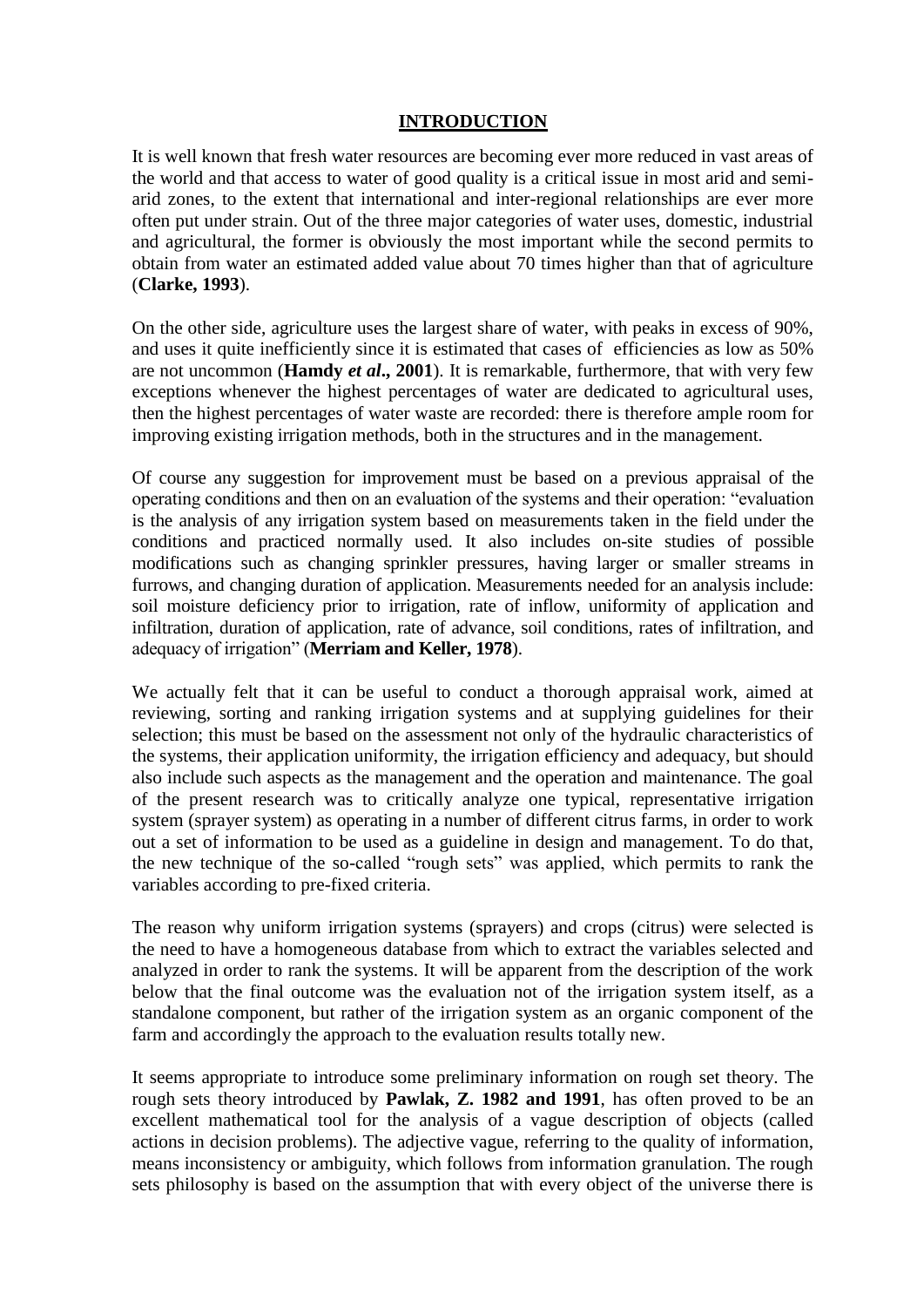associated a certain amount of information (data, knowledge), expressed by means of some attributes used for object description. For example, if the objects are firms applying for a bank mortgage, the information given concerns their financial, economic and technical characteristics, that constitute their description. Objects having the same description are indiscernible (similar) with respect to the available information. The *indiscernibility relation* thus generated constitutes a mathematical basis of the rough sets theory; it induces a partition of the universe into blocks of indiscernible objects, called elementary sets that can be used as "bricks" to build knowledge about a real or abstract world. The use of the *indiscernibility* relation results in information granulation.

Any subset X of the universe may be expressed in terms of these bricks either precisely (as a union of elementary sets) or approximately only. In the latter case, the subset X may be characterized by two ordinary sets, called *lower* and *upper approximations.* A rough set is defined by means of these two approximations, which coincide in the case of an ordinary set. The lower approximation of X is composed of all the elementary sets included in X (whose elements, therefore, certainly belong to X), while the upper approximation of X consists of all the elementary sets, which have a non-empty intersection with X (whose elements, therefore, may belong to X). Obviously, the difference between the upper and lower approximations constitutes the boundary region of the rough set, whose elements cannot be characterized with certainty as belonging or not to X, using the available information. The information about objects from the boundary region is, therefore, inconsistent or ambiguous. Clearly, in ordinary sets the boundary region is empty. The cardinality of the boundary region states, moreover, to what extent it is possible to express X in exact terms, on the basis of the available information. For this reason, this cardinality may be used as a measure of vagueness of the information about X. The rough sets theory, dealing with representation and processing of vague information, presents a series of intersections and complements with respect to many other theories and mathematical techniques dealing with imperfect information, like probability theory, evidence theory of Dempster-Shafer, fuzzy sets theory, discriminant analysis and mereology (**Dubois, D. and Prade, H.1990 and 1992; Krusinska, E., Slowinski, R. and Stefanowski, J., 1992; Pawlak, Z., 1985; Polkowski, L. and Skowron, A., 1994; Skowron, A. and Grzymala-Busse, J.W., 1994; Slowinski, R., 1995**).

Some important characteristics of the rough set approach make of this a particularly interesting tool in a number of problems and concrete applications. With respect to the input information, it is possible to deal with both quantitative and qualitative data and inconsistencies need not to be removed prior to the analysis. With reference to the output information, it is possible to acquire a posteriori information regarding the relevance of particular attributes and their subsets to the quality of approximation considered in the problem at hand, without any additional inter-attribute preference information. Moreover, the final result in the form of "*if..., then...*" decision rules, using the most relevant attributes, is easy to interpret.

#### **MATERIALS AND METHODS**

#### **1. Scrutiny Irrigation Systems**

The area cultivated to citrus in Sicily is approximately 160.000 ha, the commonly applied irrigation system is microirrigation with sprayers. The need for an in-depth analysis, as required for the comprehensive approach depending on the selected methodology, obliged to limit the field appraisal to sixteen farms; for the sake of operating under uniform conditions, only citrus farms were examined, irrigated with localized or semi-localized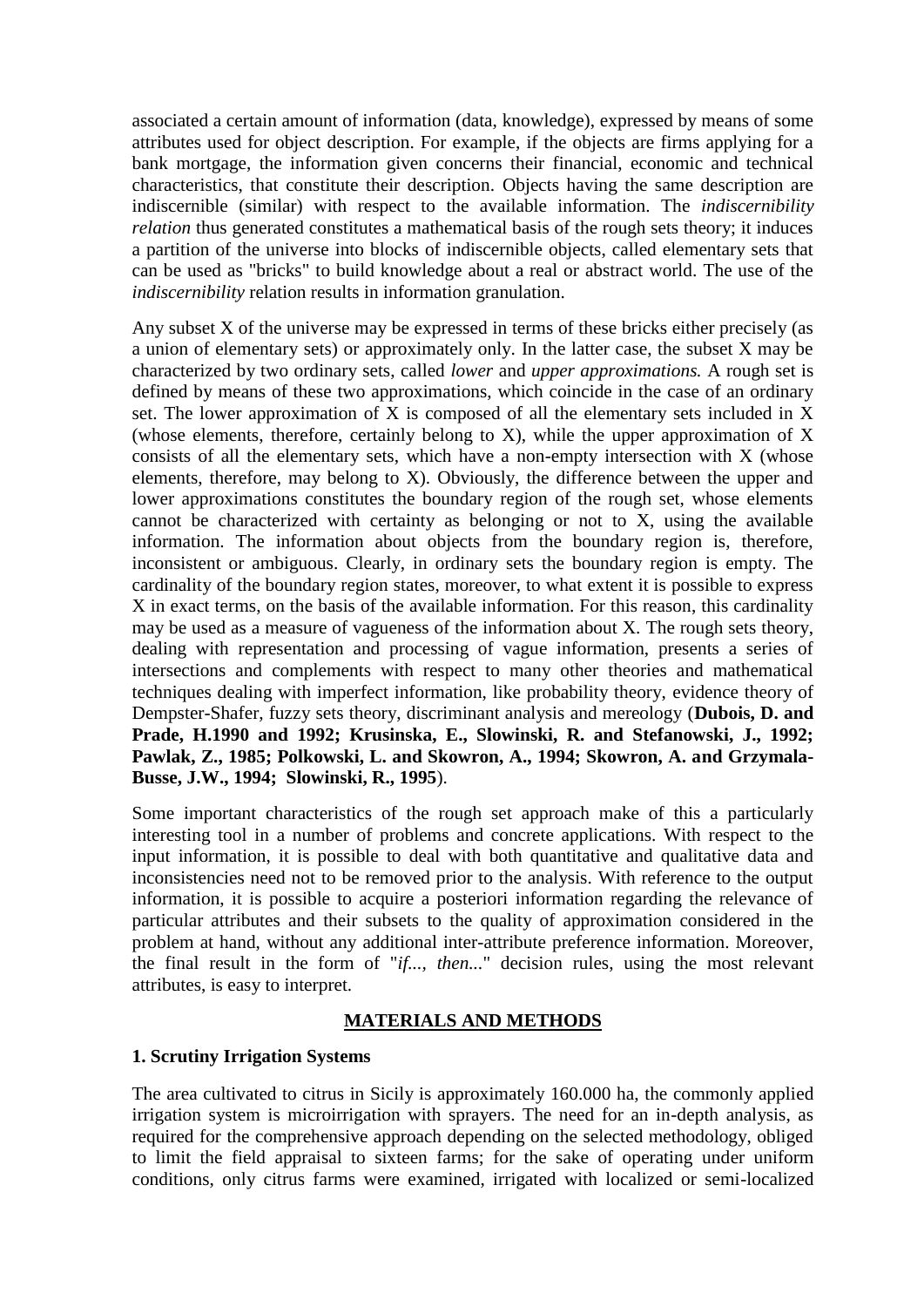systems. The analysis included the appraisal of the main features of the farms, as reported figure 1. To better appreciate the results it must be outlined that out of the 16 farms under scrutiny, 11 were producing fresh fruit (oranges) whereas in 5 of them (farm 10 to 14) plants were grown and sold as ornamentals: this explains the higher costs and inputs required by them as well as the higher gross income. From all the criteria's included in appraisal form we reformalizing all of these parameters under two main branches, the first one is the economic and energetic evaluation and the other is the hydraulic evaluation to have a precise overall view for how good are the applied irrigation systems.

## **2. Economic and Energetic Evaluation**

The economic evaluation requires a rather complex procedure since it is based between to orders of trade-off, namely A trade-off at the design stage, when the land tenant and the designer decide together the level of application uniformity of the system, in the assumption that a higher

Figure 1: Farm appraisal form

|                                   | <b>Farm Appraisal Form</b>                                                                      |  |  |  |  |  |  |  |  |  |
|-----------------------------------|-------------------------------------------------------------------------------------------------|--|--|--|--|--|--|--|--|--|
|                                   | $\triangleright$ Date:                                                                          |  |  |  |  |  |  |  |  |  |
|                                   | $\triangleright$ Farm Name:<br><b>Owner Name:</b>                                               |  |  |  |  |  |  |  |  |  |
|                                   | Farm                                                                                            |  |  |  |  |  |  |  |  |  |
|                                   | $\triangleright$ Surface area (ha):                                                             |  |  |  |  |  |  |  |  |  |
|                                   | $\triangleright$ Crop:                                                                          |  |  |  |  |  |  |  |  |  |
|                                   | $\triangleright$ Average Production (q/ha):                                                     |  |  |  |  |  |  |  |  |  |
|                                   | <b>Management</b>                                                                               |  |  |  |  |  |  |  |  |  |
|                                   | $\triangleright$ Capitalistic () Capitalistic/Laborer () Prevalently entrepreneur ()            |  |  |  |  |  |  |  |  |  |
|                                   | $\triangleright$ Manager age:                                                                   |  |  |  |  |  |  |  |  |  |
|                                   | $\triangleright$ Education: Primary School () Diploma () University degree ()                   |  |  |  |  |  |  |  |  |  |
| <b>Water Supply</b>               |                                                                                                 |  |  |  |  |  |  |  |  |  |
|                                   | $\triangleright$ Public collective system () Private collection system () Private ()            |  |  |  |  |  |  |  |  |  |
|                                   | > Large artificial reservoir () Farm reservoir () Well () Other (Spring, Water course) (        |  |  |  |  |  |  |  |  |  |
|                                   | $\mathcal{E}$                                                                                   |  |  |  |  |  |  |  |  |  |
|                                   | $\triangleright$ Cost ( $\epsilon/m^3$ ):<br>Hours/Week<br>Total yearly volume $(m^3)$ :        |  |  |  |  |  |  |  |  |  |
|                                   | $\triangleright$ Flow rate (l/sec):<br>Total hours/year:                                        |  |  |  |  |  |  |  |  |  |
|                                   | <b>Irrigation System</b>                                                                        |  |  |  |  |  |  |  |  |  |
|                                   | $\triangleright$ Method:                                                                        |  |  |  |  |  |  |  |  |  |
|                                   | $\triangleright$ Designed by: Professional designer () Commercial designer ()<br>Farmer ()      |  |  |  |  |  |  |  |  |  |
|                                   | Commercial Installer () Farmer himself ()<br>$\triangleright$ Installed by:                     |  |  |  |  |  |  |  |  |  |
|                                   | $\triangleright$ Fertigation:<br>Yes $( )$<br>No( )                                             |  |  |  |  |  |  |  |  |  |
|                                   | $\triangleright$ Filter:                                                                        |  |  |  |  |  |  |  |  |  |
|                                   | $\triangleright$ Pumping System                                                                 |  |  |  |  |  |  |  |  |  |
| $\blacklozenge$                   | Pump Type:<br>Electric ()<br>Thermal ()                                                         |  |  |  |  |  |  |  |  |  |
| ٠                                 | Power:<br>Flow Rate (l/sec):<br>Pressure (m):                                                   |  |  |  |  |  |  |  |  |  |
|                                   | • Yearly hours of operation:                                                                    |  |  |  |  |  |  |  |  |  |
| $\bullet$                         | Mean interval of application (day):<br>Duration (hour):                                         |  |  |  |  |  |  |  |  |  |
|                                   | Energy cost ( $\epsilon$ /year):                                                                |  |  |  |  |  |  |  |  |  |
|                                   | $\triangleright$ Labor Required for O&M (emitters inspection, filters cleaning, flushing, etc.) |  |  |  |  |  |  |  |  |  |
|                                   | (hour/year):                                                                                    |  |  |  |  |  |  |  |  |  |
| <b>Specific Irrigated Section</b> |                                                                                                 |  |  |  |  |  |  |  |  |  |
| ≻                                 | Surface (ha):<br>Number of trees:<br>Crop (cultivars, species):                                 |  |  |  |  |  |  |  |  |  |
|                                   | $\triangleright$ Distances among plants (m $*$ m):<br>Pattern (Square, Triangle, Rectangle):    |  |  |  |  |  |  |  |  |  |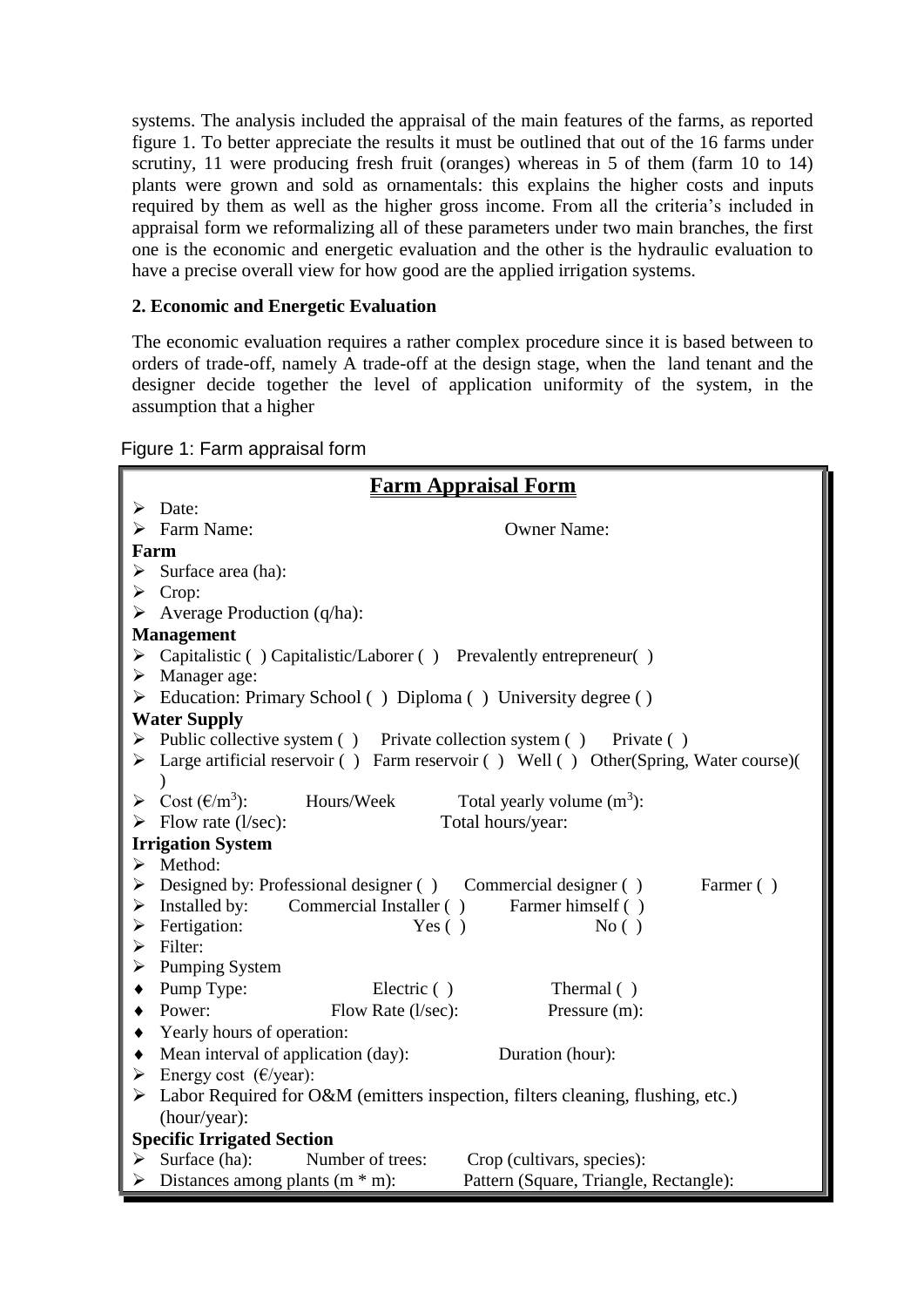| Sprayer () Sprinkler () Commercial brand:<br>Emitter: Dripper () |                             |  |  |  |  |  |
|------------------------------------------------------------------|-----------------------------|--|--|--|--|--|
| Distance $(m * m)$ : Emitters/plant:<br>➤                        | Emitter flow rate $(l/h)$ : |  |  |  |  |  |
| $CV_{t}(\%):$<br>Pressure $(m)$ :<br>➤                           |                             |  |  |  |  |  |
| Laterals: $PVC( )$<br>➤                                          | PE()                        |  |  |  |  |  |
| Diameter (mm):<br>≻                                              | Length $(m)$ :              |  |  |  |  |  |
| Sub mains: $PVC( )$                                              | PE()                        |  |  |  |  |  |
| Diameter (mm):<br>➤                                              | Length $(m)$ :              |  |  |  |  |  |
| Main Line: PVC ()<br>➤                                           | PE()                        |  |  |  |  |  |
| Diameter (mm):                                                   | Length $(m)$ :              |  |  |  |  |  |
| Main problems encountered:                                       |                             |  |  |  |  |  |
| Farm satisfaction degree:<br>High (                              | Medium<br>Low $\ell$        |  |  |  |  |  |

uniformity implies a higher initial cost but permits savings in water and energy when running the system, as well as a better and more uniform plant development, and A tradeoff at the operation stage, when a more accurate maintenance requires higher labor costs but permits a better and more uniform water application, thus saving water and energy costs and, again, offering better conditions to plant development.

Both selection procedures are influenced by specific farm conditions: e.g. saving energy cost has no meaning for the farmers to whom water is delivered under pressure by gravity; saving water can be unimportant for farmers deriving water from their own wells, unless energy costs for lifting water are considered. Furthermore, high maintenance costs can be fully justified in those farms with a high gross profit (e.g. in nurseries), whereas there is no point in operating and maintaining very accurately irrigation systems where water is cheap and abundant and profit is low.

To proceed to the economic evaluation several parameters were analyzed, including:

- $\checkmark$  Average gross profit ( $\hat{\epsilon}/h$ a/year)
- $\checkmark$  Energy cost ( $\hat{\epsilon}/h$ a/year)
- $\checkmark$  Water cost ( $\hat{\epsilon}/h$ a/year)
- $\checkmark$  Operation and maintenance cost ( $\hat{\epsilon}/h$ a/year)
- $\checkmark$  System fixed costs ( $\hat{\epsilon}/h$ a/year)
- $\checkmark$  Variable costs (resulting from ii + iii + iv)

All those costs are not directly referring to irrigation, such as those for cultivation, pruning, pest control etc. were not considered because out of scope: that is the reason why farm gross profit rather than net profit was considered. Parallel to the economic evaluation, an energy evaluation was conducted, in order to assess energy inputs to the systems: such information was believed of importance to estimate the relationship between the economic and the environmental optimization. It has been remarked in fact that energy input to a system can be assumed as an indicator of environmental sustainability, while on the other hand it has been noted that the too often overlooked energy aspects in irrigation systems are to some extent parallel to economic aspects. Estimating direct and indirect energy in the irrigation systems carried out the energy appraisal.

Direct energy input (in kW/h per year) was estimated by multiplying the power in the pumping stations (in kW) by the yearly time of operation (hours). No attempt was done to estimate the human energy for operation and maintenance, due to the well known difficulties of this procedure, which is highly debated and to the fact that its amount is negligible compared to that required to lift and pressurize water (**Sardo, 1982**).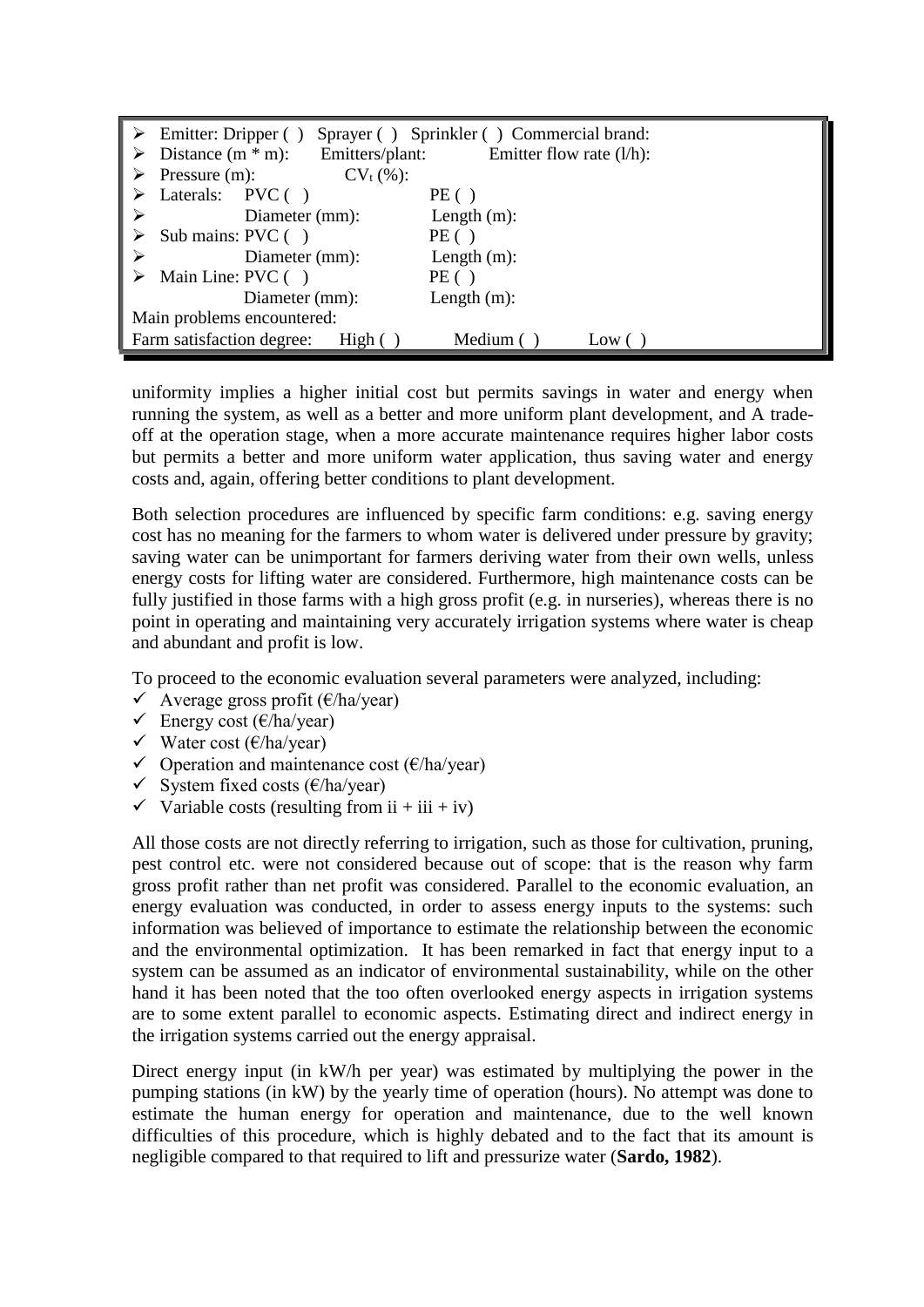Indirect or embodied energy was estimated through the research of the total weight of pipelines in the system, then by multiplying such weight by the appropriate coefficient (44.45 for polythene and 33.34 for polyvinyl chloride). The resulting value was prorated on the estimated useful life of the system, namely 20 years; no salvage value was applied since it is customarily to abandon all the system components at the end of the cycle (**Sardo, 1982**).

The interest in energy aspects stems also from the consideration that in a multicriteria decision making process it can be of interest to the decision maker (the farmer, in this case) to ponder also those factors that impact environment conservation; it is also possible to imagine that in a near future economic tools for encouraging conservation strategies will be implemented by governments, thus shifting the decision-makers preferences towards energy-saving solutions.

# **3. Hydraulic Evaluation**

In the course of every field visit the pressure and flow rate variations were assessed in nine selected points for every sector. Pressures were measured by applying a large-dial precision manometer to the 16 mm polyethylene pipe bearing the emitters, while flow rates from the selected emitters were assessed measuring the amount of water accumulated in a graduated cylinder during 36 seconds (one hundredth of an hour). Such data were subsequently processed to obtain the various uniformity coefficients, including EUfield, EUBralts, EUct, EUdesign, Maximum pressure difference, and Maximum discharge difference, as reported below. Also the emitters were closely inspected with special consideration to their pressure/flow rate relationship (and consequently to the value of the x exponent in the equation  $Q = a * H^x$  and their coefficient of technological variation as reported by the manufacturer. From the elaboration of measures collected in the field, the following indicators were calculated:

(I) The emission uniformity of the emitters tested in the field (%), calculated by using the Keller and Karmeli equation:

$$
EU = \frac{\text{the average discharge of the low quarter emitters}}{\text{The average discharge of all tested emitters}} \times 100 \tag{1}
$$

(II) The design emission uniformity (%) (**Keller and Karmeli, 1975**),

$$
EU = 100*(1-1.27(CVt/n0.5))(q_{min}/q_{max})
$$
\n(2)

Where:

 $EU = Design emission uniformity (%)$ 

- $C_{Vt}$  = Manufacturer coefficient of variation
- $n =$ The number of emitters per plant
- $q_{min}$  = The minimum discharge rate (l/h)
- $SD = The standard deviation of the flow rate$
- $Q_{\text{ave}}$  = The average flow rate of all emitters (l/h)
- (III) The emission uniformity of Capra and Tamburino (%) (**Capra and Tamburino, 1995**).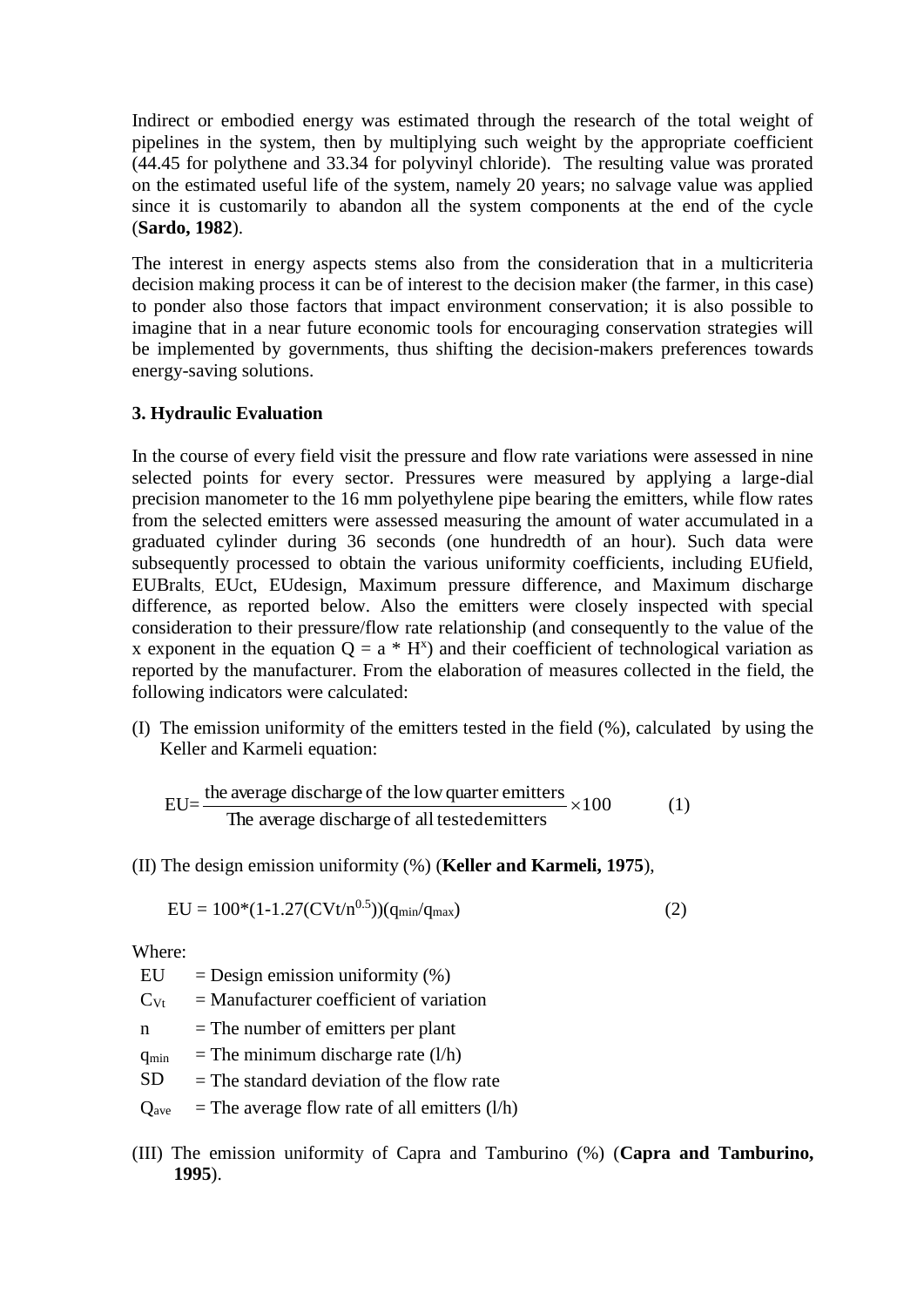$$
EU_{CT} = 100 \left( \frac{Dr_{1/4\text{min}}}{Dr_a} \right) * \left( \frac{H \text{ min}}{H a} \right)^x \tag{3}
$$

$$
EU_{CT} = 100 \left( \frac{Dr_{1/4\text{min}}}{Dr_a} \right) * \left( \frac{H_{1/4\text{min}}}{H a} \right)^x \tag{4}
$$

Where:

 $Dr_{1/4min}$  = The mean discharge of the low quarter (l/h),  $Dr_a$  = The mean discharge for all emitters (l/h), Dr  $=$  Flow rate ratio of each emitter tested in the field  $(1/h)$ .  $H_{\text{min}}$  = The minimum head in meter  $H<sub>a</sub>$  = The average head in meter  $H_{1/4 \text{ min}}$  = Average head of the low quarter in meter  $X = Flow$  rate exponent

(IV) The maximum head difference (%) Max. Press. Diff. =  $\left(\frac{\text{Pmax - Pmin}}{\text{Pmax}}\right) \times 100$  $(5)$ 

Where:

 $P_{\text{max}}$  = Maximum head (m)  $P_{\text{min}}$  = Minimum head (m)

(V) The maximum discharge difference (%)

$$
\text{Max. Disk. Diff.} = \left(\frac{\text{Qmax} - \text{Qmin}}{\text{Qmax}}\right) \times 100\tag{6}
$$

Where:

 $Q_{\text{max}}$  = Maximum flow rate (l/h),  $Q_{\text{min}}$  = Minimum flow rate (l/h.

(VI) The statistical coefficient of uniformity or The Bralts emission uniformity (%) (**Bralts**  *et al***., 1987**).

$$
EU_{bratts} = 100 \times \left(1 - \frac{SD}{Q_{Ave}}\right) \tag{7}
$$

Where:

 $EU<sub>bralts</sub> = E<sub>mission</sub> uniformity of Brals$ SD = Standard deviation of flow rate for emitters tested  $Q_{\text{Ave}}$  = Average flow rate

#### **4. Procedure and methods of analysis**

Water and soil in every farm were also sampled and analyzed in the laboratory according to the standard methodology as illustrated down.

#### **4.1. Water analysis**

#### **Physical parameters**

- The total suspended solids in mg/l, were determined by using (AOAC Official Methods of Analysis).
- Water pH using AMEL model pH meter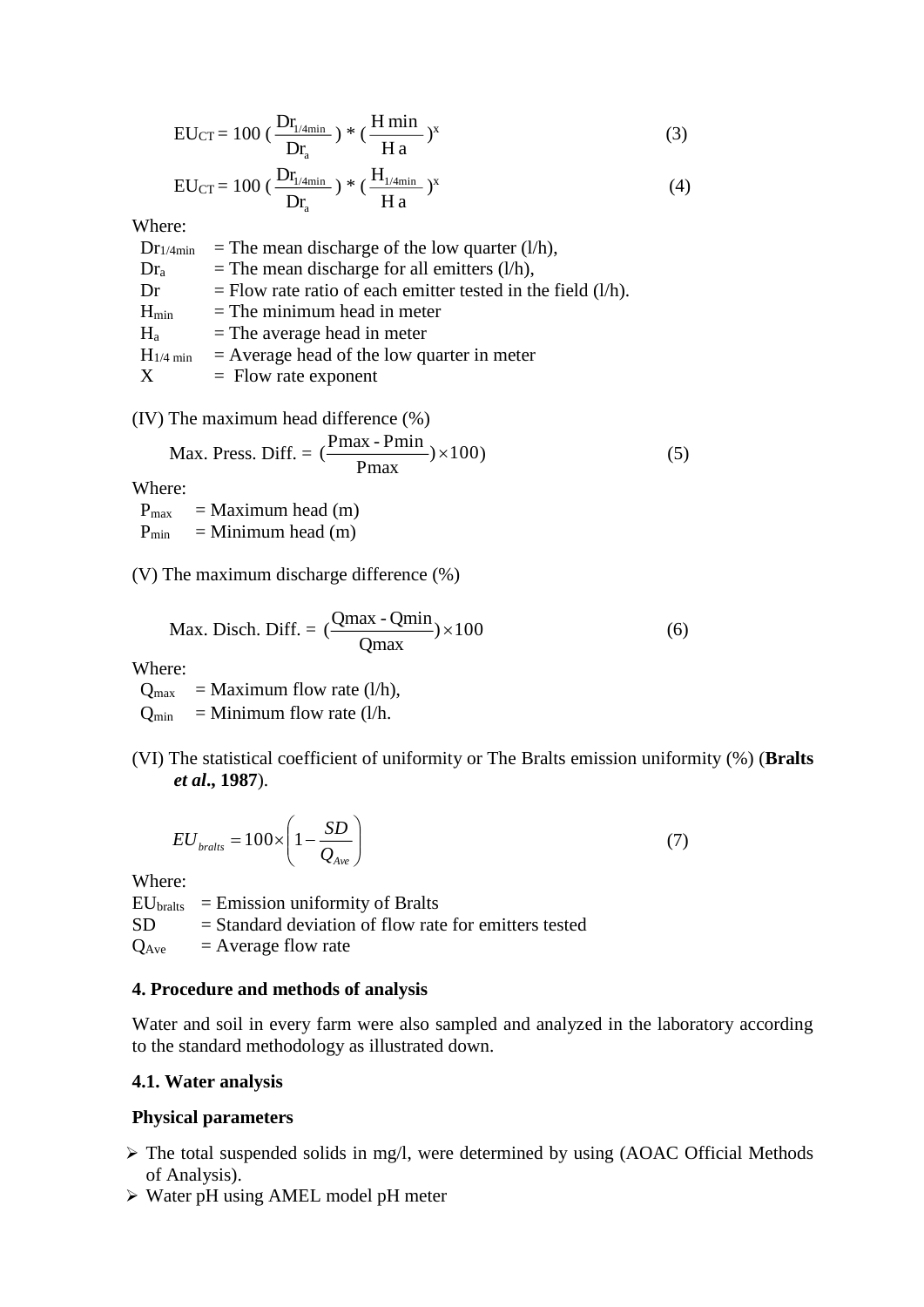$\triangleright$  EC in dS/m, by using the EC meter type (Delta OHM conductivity meter HD 8706).

## **Chemical parameters**

Water chemical analysis was made to determine the soluble cations  $(Ca^{++}, Mg^{++}, K^+, Na^+)$ and anions  $(Cl^-, CO_3^-$ ,  $HCO_3^-$ ,  $SO_4^-$ ) as follows:

- Carbonate and bicarbonate were estimated volumetrically by titration with a standard solution of sulfuric acid, using phenolphthalein and methyl orange as indicators for each element respectively.
- Chloride was determined with silver nitrate according to (**U.S.S.L., 1954**)
- $\triangleright$  Calcium and magnesium were estimated by titrating with versenate method using ammonium purporate as an indicator for calcium and Eriochrome Black T as an indicator for calcium and magnesium according to (**U.S.S.L., 1954**)
- $\triangleright$  Sodium and potassium were determined photometrically by using flame photometer (JENWAY PEP7) according to (**U.S.S.L., 1954**)
- $\triangleright$  Sulfate was estimated by the difference between total anions and Cl<sup>-</sup> plus HCO<sub>3</sub><sup>-</sup>.

## **4.2. Soil Analysis**

For the analysis of the soil the same parameters were applied except the total suspended solids (TSS) plus the soil texture for each farm.

## **4.3. The statistical analysis**

The conventional statistical analysis of data was conducted through the use of a dedicated, advanced software, "STATGRAPHICS", which has a number of convenient and useful functionalities and a larger flexibility than most other software's. STATGRAPHICS was used to search simple and multiple correlations among the parameters considered, as well as to draw the correlation diagrams.

#### **4.4. The application of the rough set theory**

The analysis of data was conducted by using both the traditional statistical analysis and the analysis by the application of the rough set theory; a short description of this relatively novel theory has been given in introduction. The rough set analysis was obtained through the application of special, dedicated software, JAMM, not in commerce, obtained through the courtesy of professor B. Matarazzo of the University of Catania.

# **RESULTS AND DISCUSSION**

#### **1. General comment**

The considerable amount of data and information collected in the field and through the interviews to the farmers, as well as by means of the subsequent laboratory analysis and desk elaboration permits to formulate a number of general considerations on the conditions of the farms sampled and observed. First it is necessary to keep present that out of the sixteen citrus farms analyzed, eleven were addressing production of orange fruits while five were nurseries, trading citrus plants as ornamentals. Below the data collected are reported: out of them only a part has been processed because the other part was redundant.

Table 1: The costs items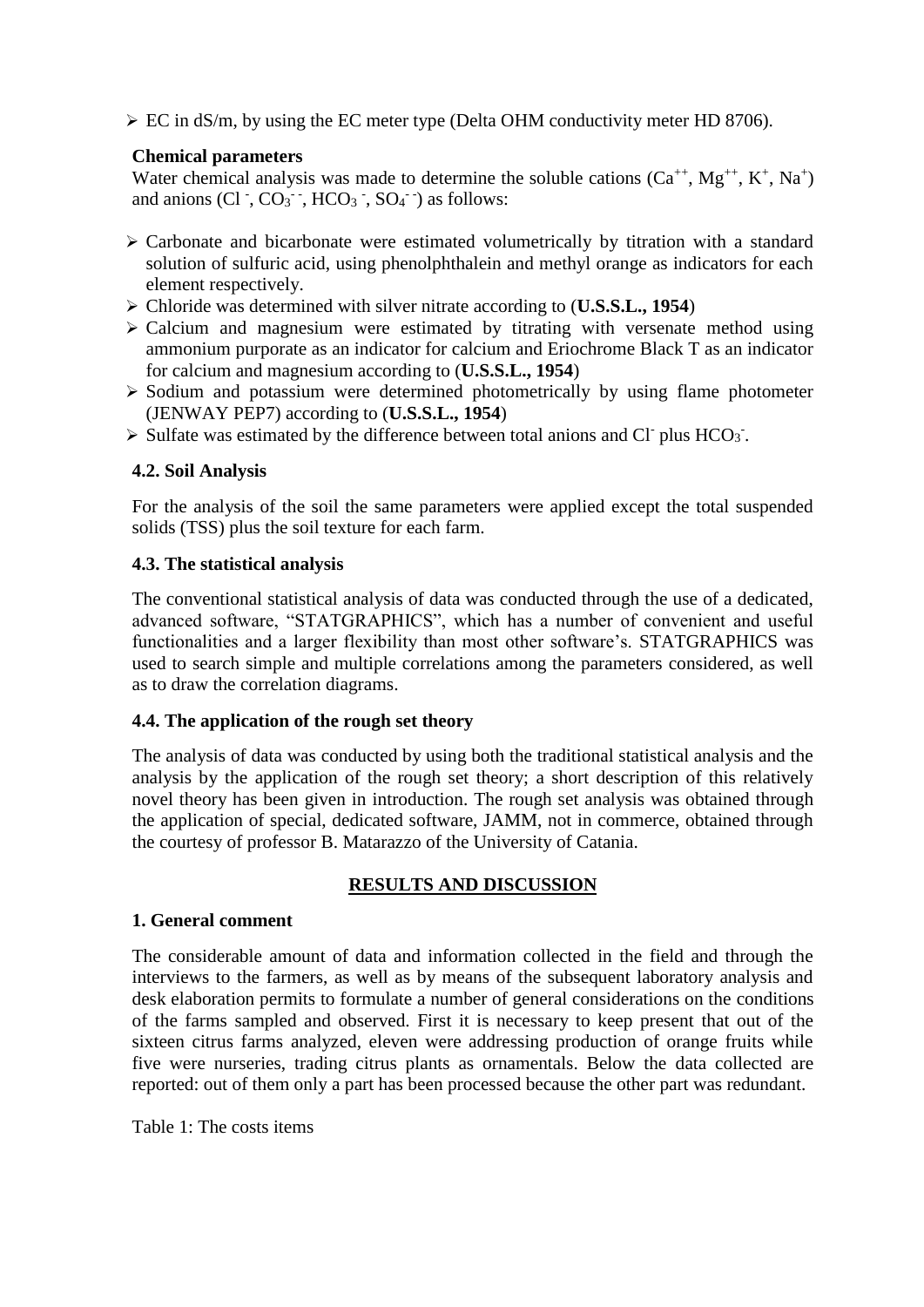| Farm           | Water Cost<br>$(\epsilon$ /ha/year) | Direct energy<br>(KW.h/year) | Indirect energy<br>(KW.h/year) | cost<br>(E/kW.h/ha)<br>yearly Energy | maintenance cost<br>Operation and<br>$(\epsilon$ /ha/year) | variable costs<br>(euro/ha/year) | fixed yearly costs<br>(euro/ha/year) | <b>Total Costs</b><br>$(\epsilon$ /ha/year) |
|----------------|-------------------------------------|------------------------------|--------------------------------|--------------------------------------|------------------------------------------------------------|----------------------------------|--------------------------------------|---------------------------------------------|
| $\mathbf{1}$   | 2431                                | 650                          | 871.2                          | 228                                  | 75                                                         | 2734                             | 300                                  | 3034                                        |
| $\overline{2}$ | $\overline{0}$                      | 5000                         | 1139                           | 921                                  | 300                                                        | 1221                             | 400                                  | 1621                                        |
| $\mathfrak{Z}$ | $\boldsymbol{0}$                    | 6000                         | 1190                           | 1079                                 | 400                                                        | 1479                             | 380                                  | 1859                                        |
| $\overline{4}$ | 365                                 | 950                          | 1110                           | 309                                  | 300                                                        | 974                              | 280                                  | 1254                                        |
| 5              | $\overline{0}$                      | $\overline{0}$               | 5950                           | 892                                  | 125                                                        | 1017                             | 550                                  | 1567                                        |
| 6              | 4336                                | 1500                         | 1083                           | 387                                  | 300                                                        | 5024                             | 320                                  | 5344                                        |
| $\overline{7}$ | 353                                 | 700                          | 928.1                          | 244                                  | 100                                                        | 698                              | 380                                  | 1078                                        |
| 8              | 427                                 | 750                          | 821.3                          | 236                                  | 125                                                        | 788                              | 300                                  | 1088                                        |
| 9              | 703                                 | 800                          | 1005                           | 271                                  | 175                                                        | 1148                             | 320                                  | 1468                                        |
| 10             | $\boldsymbol{0}$                    | 10000                        | 1215                           | 1682                                 | 200                                                        | 1882                             | 350                                  | 2232                                        |
| 11             | $\overline{0}$                      | 10000                        | 2140                           | 1821                                 | 400                                                        | 2221                             | 250                                  | 2471                                        |
| 12             | $\boldsymbol{0}$                    | 6440                         | 3272                           | 1457                                 | 450                                                        | 1907                             | 500                                  | 2407                                        |
| 13             | $\overline{0}$                      | 5350                         | 4247                           | 1440                                 | 350                                                        | 1790                             | 430                                  | 2220                                        |
| 14             | $\overline{0}$                      | 14600                        | 2237                           | 2526                                 | 500                                                        | 3026                             | 250                                  | 3276                                        |
| 15             | 799                                 | 3000                         | 1409                           | 661                                  | 75                                                         | 1536                             | 300                                  | 1836                                        |
| 16             | 2372<br>4000<br>1703                |                              | 855                            | 75                                   | 3302                                                       | 350                              | 3652                                 |                                             |

- $\triangleright$  As illustrated in table 1. the water cost ranges from a minimum of zero for those farms endowed with their private wells to a maximum of 4336.08 euro/ha/year in a farm with particular problems in water supply.
- $\triangleright$  The direct energy ranged from zero, in one farm where water is supplied under pressure by gravity, up to a maximum of 14.600 kW/h/ha per year, in dependence of the depth from which water is lifted and of the volumes of application.
- $\triangleright$  Indirect energy, which is a measure of the system sizing (it is also called embodied energy), was expressed in terms of kW/h/ha/year and ranged between the values of 871 and 5.949. The largest value depended not on a more generous size of the system itself but rather on the length of the supplying pipeline. One further parameter was the yearly energy cost, paralleling direct energy input and therefore redundant.
- Operation and maintenance were expressed in terms of labor hours per year; as expected, they were highest in nurseries (with only one exception) where the high gross income obliged to a more careful O&M activity. Oddly, it resulted very high (80 hours/ha/year) also in farm 3, with a very poor EUfield (45 %), where the good quality of water, lifted from a well, dictated no particular attention to clogging problems; also in farm 6 a poor EUfield (40 %) was associated to high O&M values (60 hours/ha/year).
- $\triangleright$  Fixed, variable and total costs were unrelated to farm activities, namely no sharp distinction was apparent between costs in nurseries and in fruit producing farms, opposite to what could be expected, based on water, energy and O&M inputs.
- $\triangleright$  As shown in figure 2. the field emission uniformity, EUfield, ranges from a low of 40.33% to a maximum of 94.38%; it is remarkable that the maximum value was recorded in a fruit-producing farm rather than in a nursery.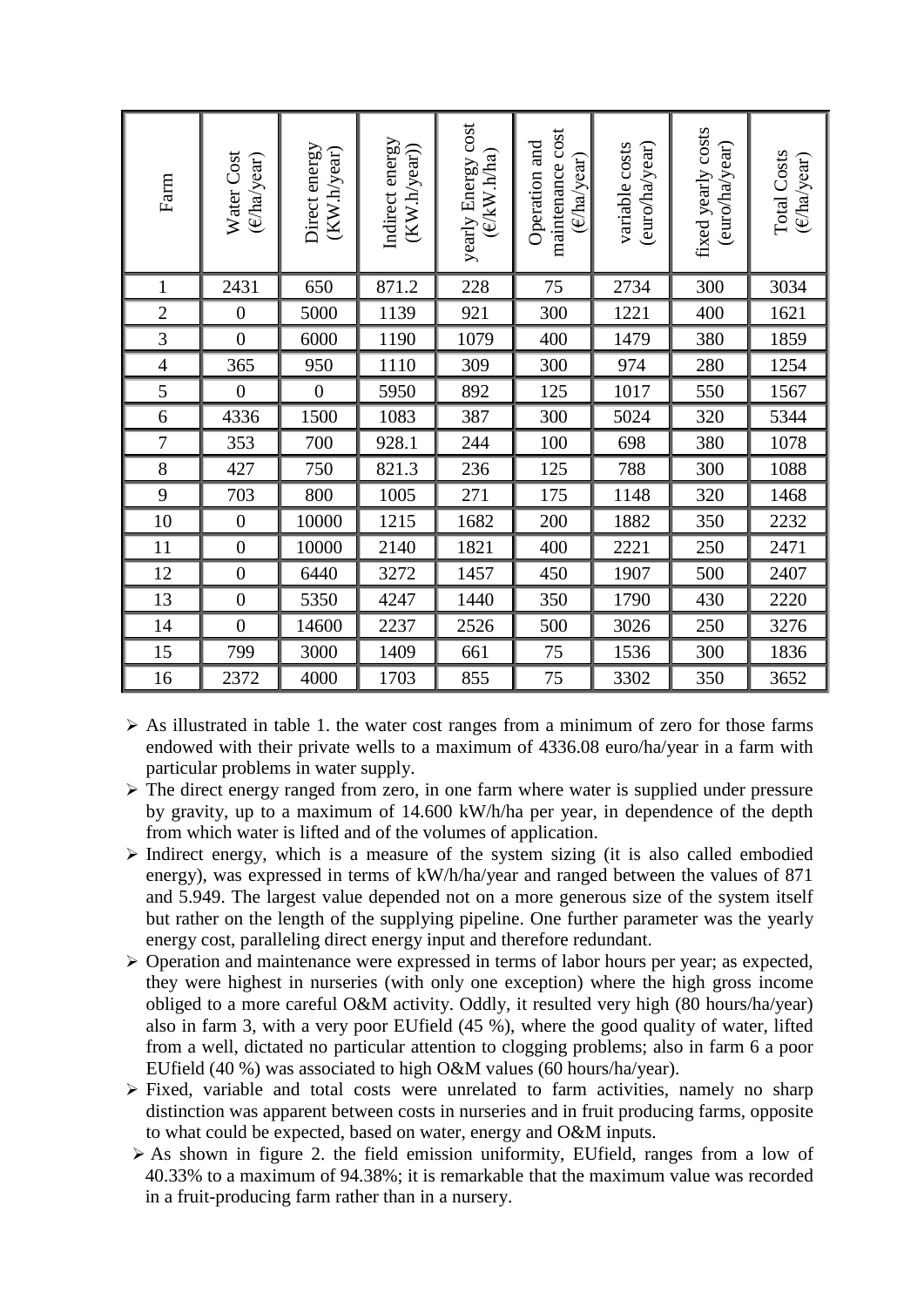

Figure 2: The uniformities parameters.

- $\triangleright$  The design emission uniformity (EU design) only in one single case was below 90% (88.97%, in farm 2), while in the other cases ranged between 90% and 94%, with the highest values corresponding to the nurseries.
- $\triangleright$  The other emission uniformity indicators (EUcapra-tamburino; Eubralts, maximum pressure difference; maximum discharge difference) are strictly correlated between them (figure 3) and to EUfield (e.g. EUbralts and EUfield have a correlation index of 96.49 %), therefore they have been considered redundant in the following elaboration.



Figure 3: A comparison of four indicators ordered according to diminishing values of EUfield

 $\triangleright$  As shown in table 2. the gross profit data are scattered within a wide range of values; actually they can be subdivided into two major groups, one (3.150 to10.500 euro/ha/year) referring to orange fruit production, the other (75.294 to 200.000 euro/ha/year) referring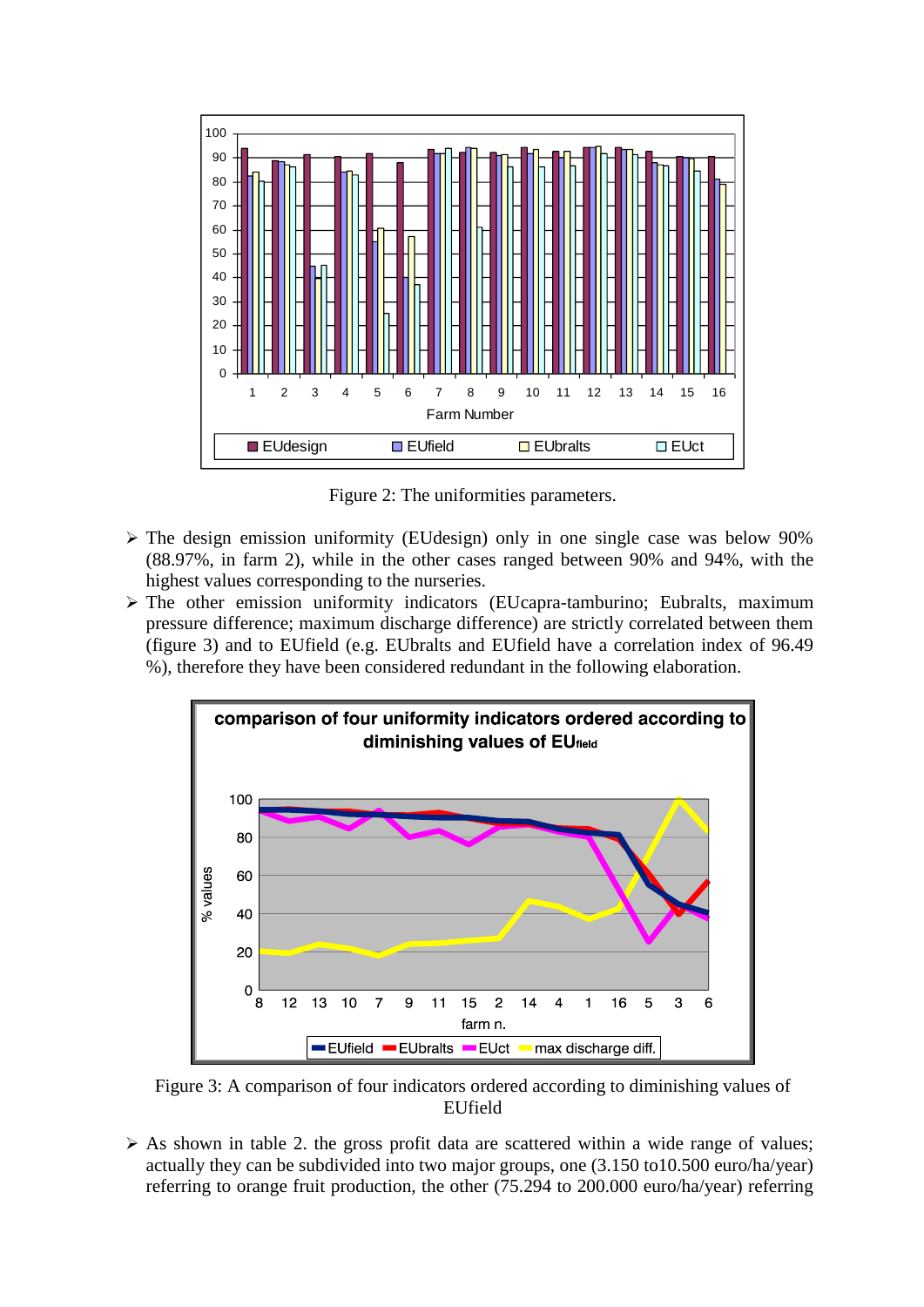to nurseries). Of course the relevant differences would be considerably mitigated if net profits were considered, due to the high costs for running nurseries, but the analysis was limited to gross profits for the considerations exposed above.

| Farm           | Average gross profit $(\epsilon / ha)$ | Satisfaction of the farmer |  |  |
|----------------|----------------------------------------|----------------------------|--|--|
|                | 5250                                   | High                       |  |  |
| $\overline{2}$ | 3150                                   | Medium                     |  |  |
| 3              | 3150                                   | Medium                     |  |  |
| $\overline{4}$ | 4515                                   | Low                        |  |  |
| 5              | 5250                                   | High                       |  |  |
| 6              | 8400                                   | Medium                     |  |  |
| 7              | 4200                                   | Medium                     |  |  |
| 8              | 4200                                   | Medium                     |  |  |
| 9              | 4200                                   | Medium                     |  |  |
| 10             | 177778                                 | Medium                     |  |  |
| 11             | 200000                                 | Medium                     |  |  |
| 12             | 75294                                  | High                       |  |  |
| 13             | 200000                                 | Medium                     |  |  |
| 14             | 160000                                 | Medium                     |  |  |
| 15             | 10500                                  | High                       |  |  |
| 16             | 8400                                   | High                       |  |  |

Table 2: The average gross profit & The Satisfaction degree of the farmer

# **2. Data analysis**

Two kinds of procedures were applied in the elaboration of data collected in the field, namely the "conventional" statistical analysis and the rough set analysis, the parameters used in the analysis are reported in table 4.30; below the results of such elaborations are exposed.

# **2.1. The statistical analysis**

A number of parameters were considered and the correlation among them was explored; they included:

- 
- 
- 
- $\checkmark$  Direct energy  $\checkmark$  Fixed costs
	-
- $\checkmark$  Gross profit  $\checkmark$  Indirect energy
- $\checkmark$  EUfield  $\checkmark$  Total energy
- $\checkmark$  EUdesign  $\checkmark$  Variable costs
	-
- $\checkmark$  Total costs  $\checkmark$  Operation & Maintenance

A few were significantly correlated. As resulting from the matrix of coefficients of determination reported below in table 3  $(R^2$  values for only significant correlation are reported).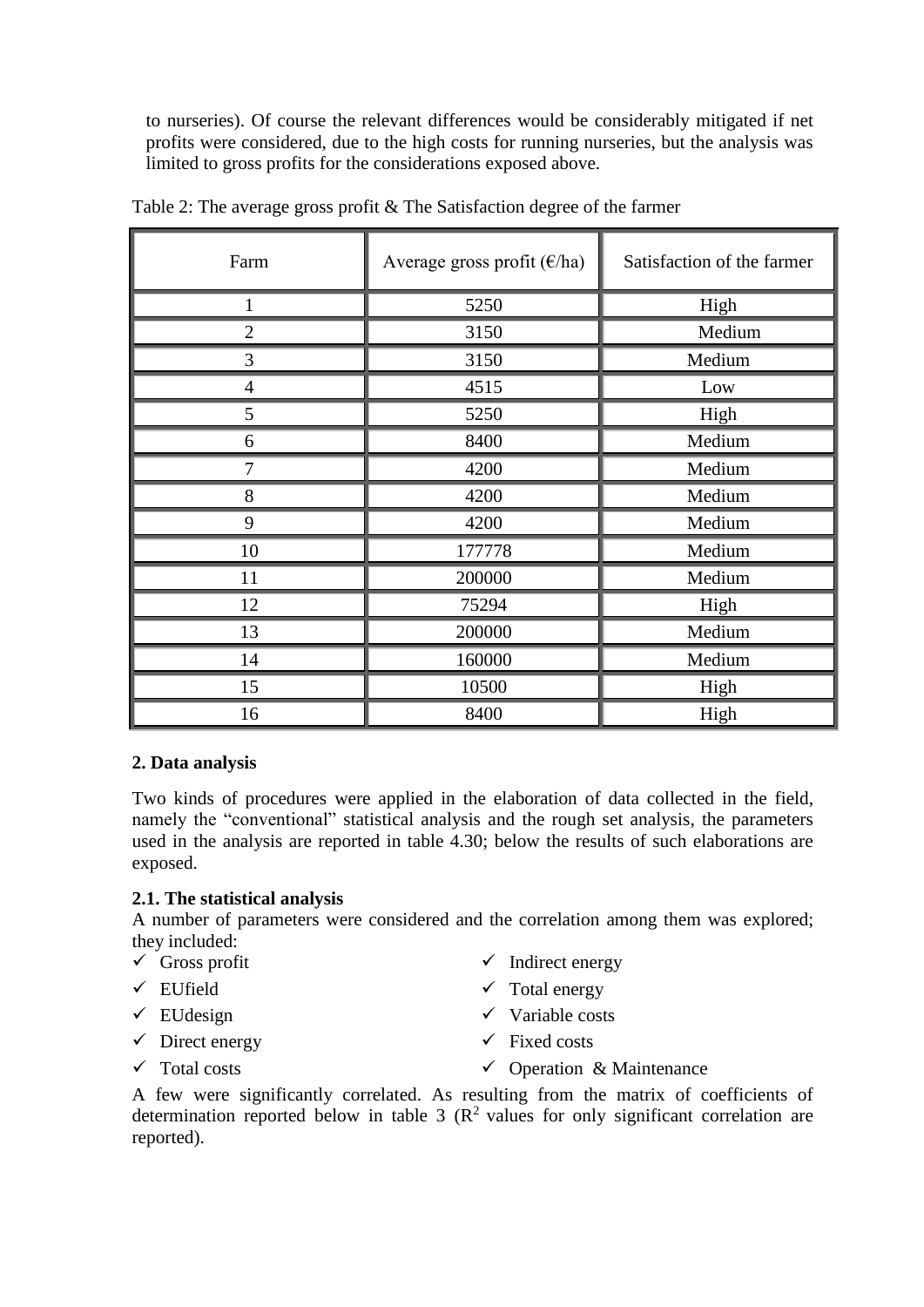|                     | Gross<br>Profit | EUfield     | EUdesign    | Direct<br>Energy | Indirect<br>energy | Total<br>Energy | $O&M^*$     | Variable<br>Costs | Fixed<br>Costs | Total<br>Costs            |
|---------------------|-----------------|-------------|-------------|------------------|--------------------|-----------------|-------------|-------------------|----------------|---------------------------|
| Gross profit        | X               |             | 26.97       | 61.76            |                    | 67.87           | 21.85       |                   |                |                           |
| EUfield             |                 | $\mathbf X$ | 31.76       |                  |                    |                 |             |                   |                |                           |
| EUdesign            |                 |             | $\mathbf X$ |                  |                    |                 |             |                   |                |                           |
| Direct energy       |                 |             |             | $\mathbf X$      |                    |                 | 47.02       |                   |                |                           |
| Indirect energy     |                 |             |             |                  | $\mathbf X$        |                 |             |                   | 50.32          |                           |
| <b>Total Energy</b> |                 |             |             |                  |                    | $\mathbf X$     | 47.98       |                   |                |                           |
| O&M                 |                 |             |             |                  |                    |                 | $\mathbf X$ |                   |                |                           |
| Variable costs      |                 |             |             |                  |                    |                 |             | $\mathbf X$       |                |                           |
| <b>Fixed Costs</b>  |                 |             |             |                  |                    |                 |             |                   | $\mathbf X$    |                           |
| Total costs         |                 |             |             |                  |                    |                 |             |                   |                | $\boldsymbol{\mathrm{X}}$ |

Table 3. Matrix of coefficients of determination  $\mathbb{R}^2$ .

\* Operation & Maintenance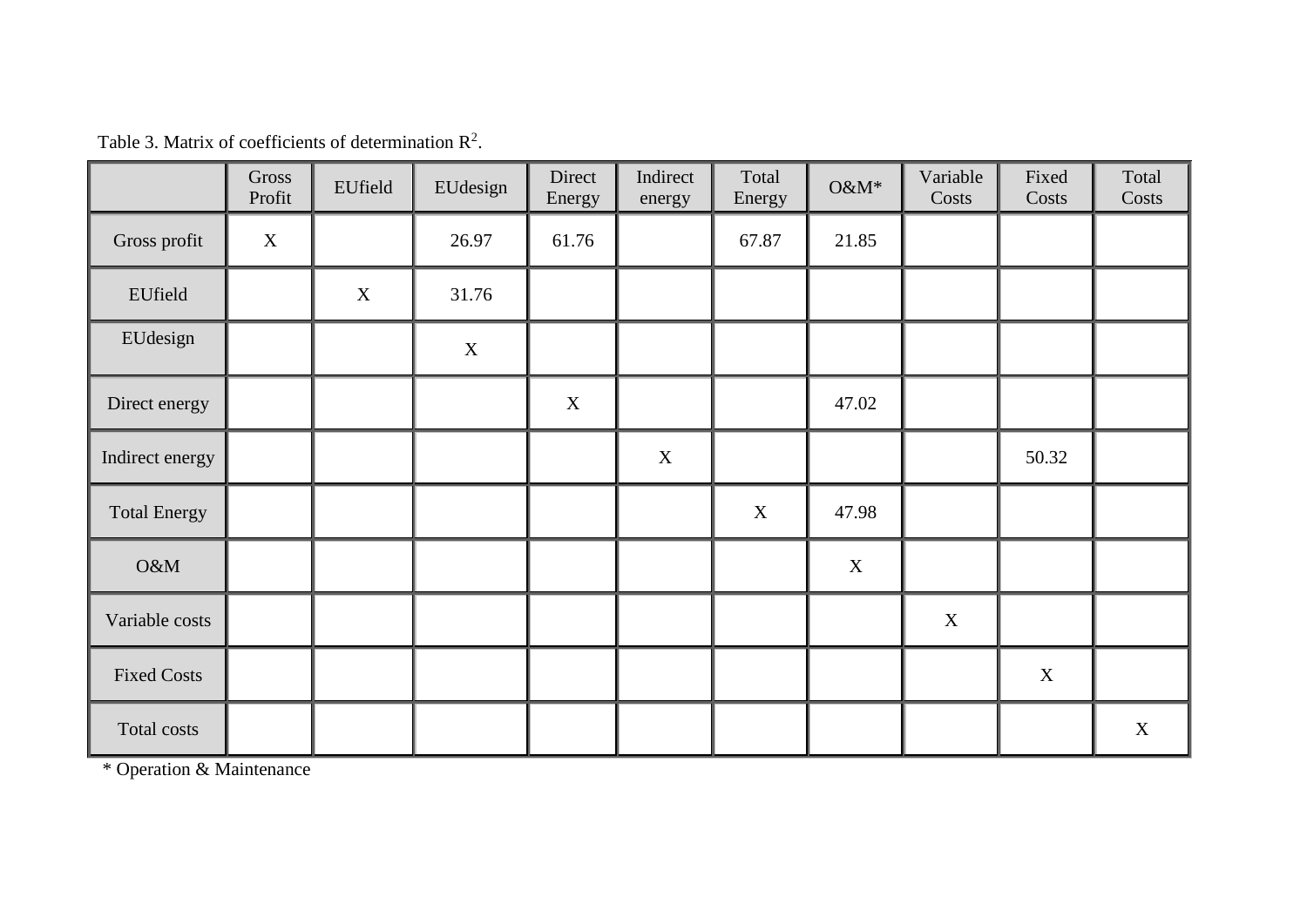The strongest coefficients of determination ( $R^2 = 61.76$  % and 67.87 %) were found between gross profit and direct and total energy, respectively, whereas no significant correlation was found with indirect energy; this result is rather unexpected since a higher input in terms of pipeline sections was to be expected in those farms with a higher budget. However fixed costs, which are related to indirect energy, being its equivalent in economic terms (actually are the yearly amortization of the invested capital), are significantly linked to indirect energy, as observed below. Gross profit was also significantly  $(R^2 = 21.85\%)$  linked to O&M; the comparatively loose correlation is explained by the fact that those farms with the highest input (the nurseries) had the possibility of deriving water of drinking quality for their systems, which of course largely reduced O&M costs, largely dependent on emitter inspection and unplugging.

It is also of interest to highlight the highly significant correlation found through the multiple regression analysis between EUfield (strictly linked to it, with a 96.48 % correlation coefficient) and chemical components in irrigation water. The models resulting from the analysis are:

EUfield =  $96.338 - 4.1524 \times Ca - 8.7776 \text{ Mg} + 3.6620 \text{Na} (\text{R}^2 = 58.97 \text{ %})$ 

Such results evidence the negative action of calcium and magnesium (with a negative sign) and confirm the positive action of sodium (positive sign) on emitter uniformity, due to flocculation of colloids in water brought about by Ca and Mg, with a consequent clogging action, and an opposite action of colloids peptization due to Na.

Strangely, such close relationship is not maintained when analyzing water SAR action on EUfield values (it could be expected in fact that SAR, which results from the ratio of  $Na<sup>+</sup>$  to the square root of  $Ca^{++}$  and  $Mg^{++}$  was able to lump in one single value the effect of the three ions): the correlation coefficient of EUfield versus SAR resulted a deluding 5.96 %.

To conclude the statistical analysis, we can note the interesting link found between gross profit and O&M versus direct and total energy, both strictly and positively correlated, highlighting the larger energy and labor requirements in the more intensively managed farms; this finding was confirmed by the correlation between farm intensity and design uniformity. It is also of interest that the systems fixed costs are highly correlated to the indirect energy input, which permits to link economic and environmental aspects in the optimization process, due to the parallel pathway of the two variables.

Finally, it is worthwhile to note that almost 60 % of variation in EUfield can be predicted by the model based on Ca, Mg and Na content in irrigation water: it can be proposed to integrate the EUdesign indicator with water content in such elements in order to get a more complete prevision of the system performance.

# **2.2. The rough set analysis**

The nine conditional criteria (equivalent to the independent variables of multiple regression in statistical analysis) taken into consideration in the rough set analysis were the following (symbols used in the JAMM software processing are reported)

- $\triangleright$  as1 = Average gross profit
- $\geq$  as2 = Water cost
- $\geq$  as3 = EUfield
- $\ge$  as4 = Direct energy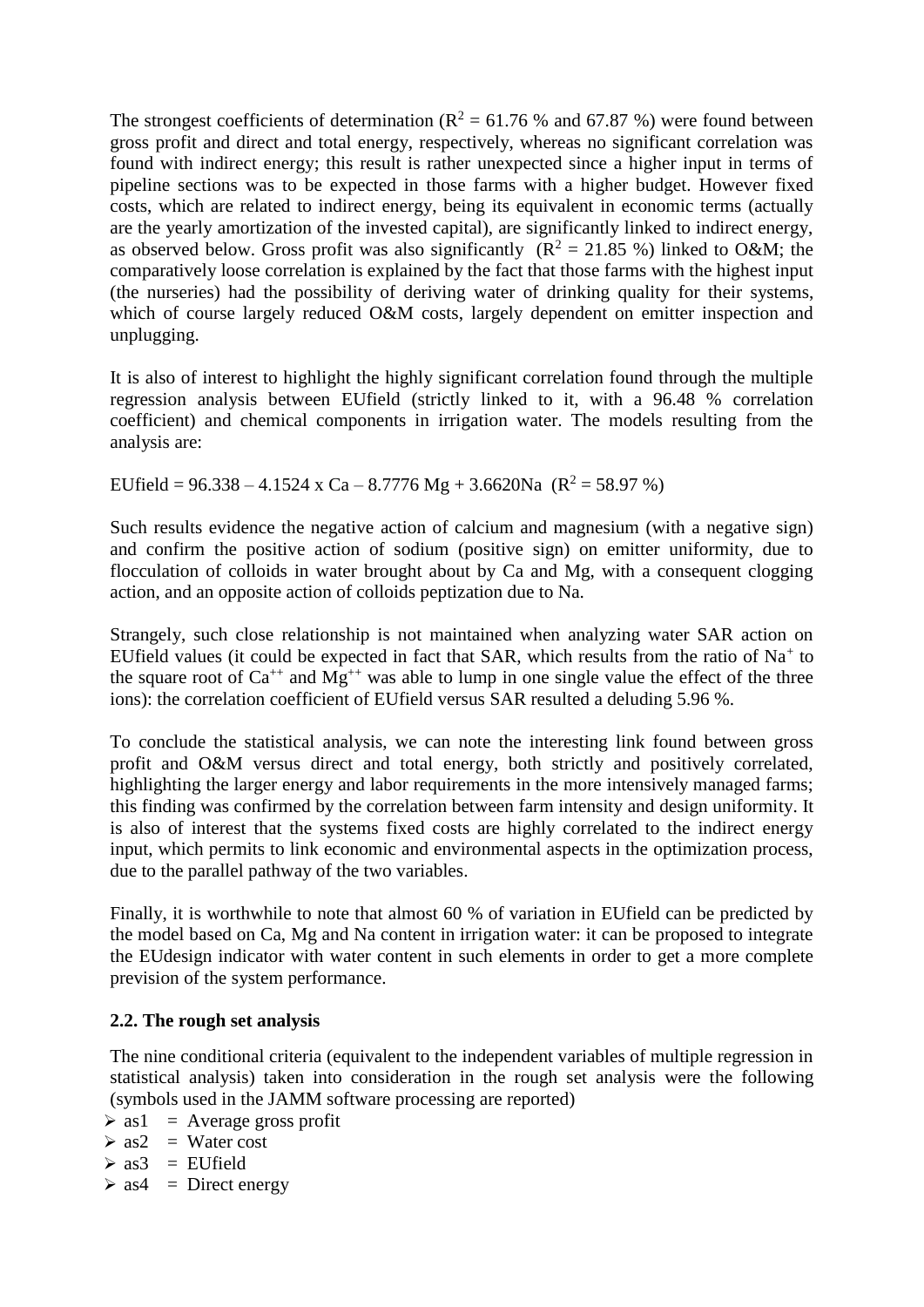- $\geq$  as5 = Indirect energy
- $\geq$  as6 = Yearly energy cost
- $\triangleright$  as7 = Operation and maintenance hours
- $\ge$  as8 = Variable yearly costs
- $\triangleright$  as9 = Fixed yearly cost
- $\triangleright$  as10 = was the decisional criterion (equivalent to the dependent variable), and expressed the farmer's satisfaction.

Through the processing with Jamm the following results were achieved:

- 3 Reducts were found, namely
- $\triangleright$  Reduct 1: as2; as3; as5; as7
- $\triangleright$  Reduct 2: as1; as2; as4; as5
- $\triangleright$  Reduct 3: as1; as2; as5; as6
- $\triangleright$  The core is formed by criteria as2 and as5, the most important, present in the three reducts.
- $\triangleright$  Criterion as1 is present in 2 out of 3 reducts, which testifies of is significance in explaining farmer's satisfaction.
- Criteria as7, a4 and as3, also present in the reducts, have their own bearing, although less significant than the others.
- $\triangleright$  Criteria as8 and as9 are never included in the reducts, which means that they have no direct impact on farmer's satisfaction.
- $\triangleright$  The quality of sorting is 1, namely at the highest possible level; this demonstrates that the available information enables us to totally explain and sort the problem we are analyzing.
- $\triangleright$  The most significant rules (as reported in the annex labeled RULES), with a confidence level  $\geq 90\%$ , are the following:
- $\checkmark$  Rule n. 44: as 1 > 5250 = > as 10 = > M
- $\checkmark$  Rule n. 46 as 2 ≤ 353 => as 10 => M
- $\checkmark$  Rule n. 52 as  $5 \le 1083 \implies \text{as } 10 \le M$
- $\triangleright$  The three rules above explain a satisfaction level at least medium; a high level of satisfaction is best explained by the three following rules
- $\checkmark$  Rule n.61: as 4 ≤ 650 => as 10 => H
- $\checkmark$  Rule n. 63: as 7 ≤ 75 => as 10 => H
- $\checkmark$  Rule n.65: as1 > 5250 & as7 < 125 =>as10 => H

In conclusion the highest confidence for the rules to obtain a level of farmer's satisfaction at least medium is given by the a level of gross income not less than 5.250 euro/ha/year, linked to a water cost not higher than 353 euro/ha/year and to an indirect energy input equal or lower than 1.083 kW/h/ha/year. The highest confidence for the rules to obtain a high level of satisfaction is given by a gross income not less than 5.250 euro/ha/year, linked to O&M costs not higher than 75 euro/ha/year (which can grow to 125 euro/ha/year with rule n. 65) and a direct energy input not higher than 650 kW/h/ha/year.

The fact that conditional criteria as8 and as9 (variable and fixed yearly costs, respectively) have no impact on farmers satisfaction does not mean, of course, that farmers are insensitive to the system cost, but rather that within the experimental conditions they fell within a rather homogeneous group with a range of values not enough distinct to have a bearing on the final outcome.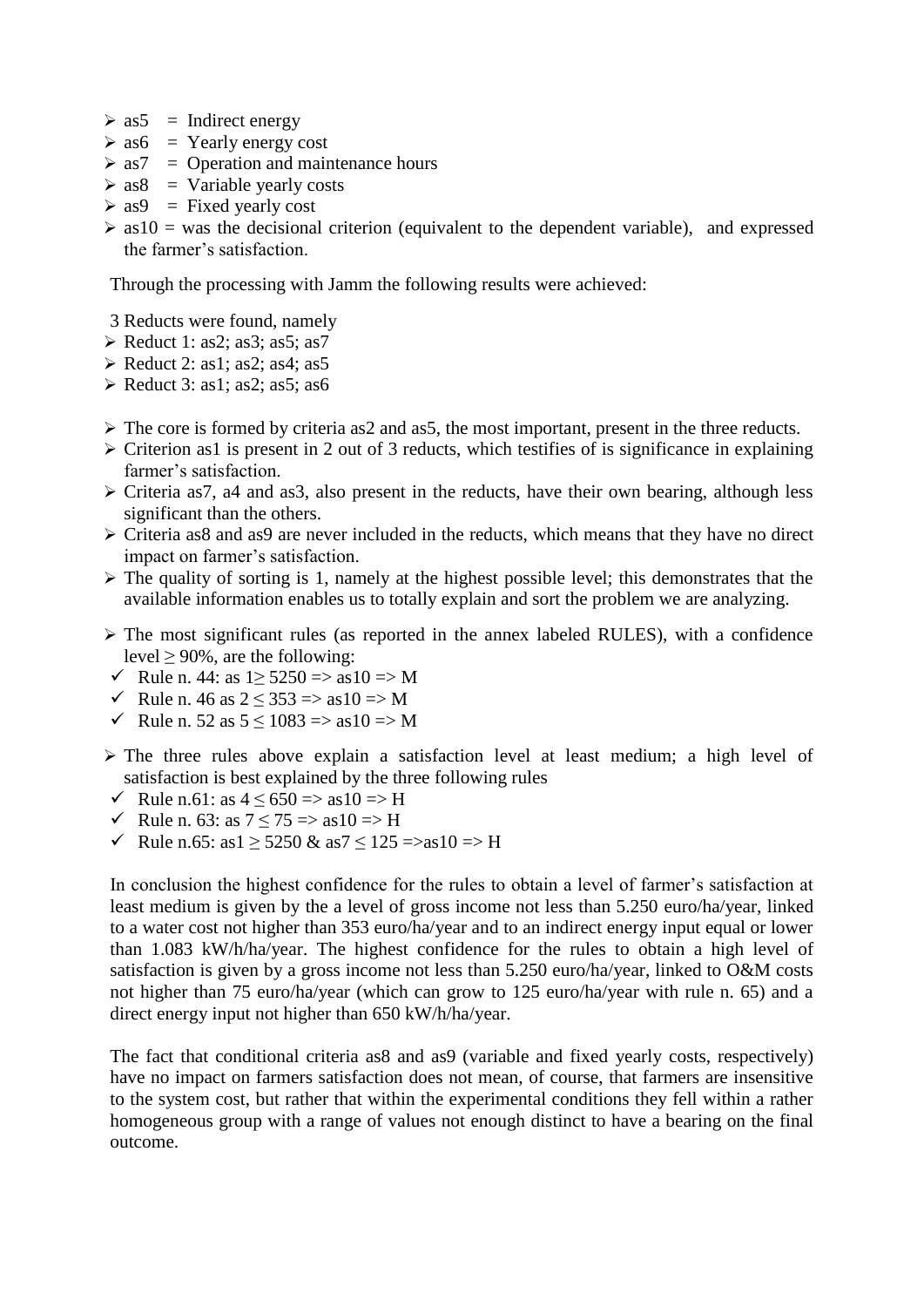Such conclusions give useful information in design and management, since they can be used in the research for the trade-offs illustrated above, namely trade-off in system design (between costs for the irrigation system purchase and installation vs. costs for operation and maintenance and water procurement.) and in system management: the rules disclose in fact which threshold in gross income must be respected while fixing limits to O&M and water costs and to indirect energy input, if a level of satisfaction at least medium is to be achieved. Of course the indirect energy input is a parameter to be used by the designer when sizing the pipeline system. More indications are given for achieving a high user's satisfaction, regarding also direct energy input. It must be remarked that emphasis put by the analysis results on direct and indirect energy input as factors of optimization is particularly interesting because it encompasses both economic and environmental aspects.

# **CONCLUSION**

- $\triangleright$  One of the main problems that irrigation system designers are facing is to find out a reasonable trade-off between system cost and O&M costs, usually inversely correlated: the results of the analysis suggests which threshold value in gross income should be secured and which costs of water supply, O&M and indirect energy input should not be exceeded to achieve at least a medium level in farmers satisfaction.
- $\triangleright$  Values of direct energy input not to be exceeded are also given for the event that a high level in farmers' satisfaction is desired.
- The above points give also useful guidelines in finding out a reasonable trade-off between costs for operating and maintaining the system (O&M) and the reduction in water and direct energy input, which are inversely correlated.
- $\triangleright$  The integrated analysis conducted through the rough set technique permits to link the economic and the environmental optimization, since indications are given about which threshold value for direct and indirect energy input must be considered in designing the system, which translates in indications on the most economic system sizing.
- $\triangleright$  A case of particular relevance is that of the adoption of self-compensating emitters: although not present in the farms inspected, the results of the analysis permit to determine which is the maximum level of direct energy input not to be exceeded to secure farmers satisfaction (it is known that the inherent risk of systems with self-compensating emitters is to reduce the system pipeline size and cost at the expense of a high direct energy input).
- $\triangleright$  An indication given by the statistical analysis refers to the model linking emitter clogging and therefore field emission uniformity to chemical water characteristics: since the content of water in Ca, Mg and Na explains almost 60% of the variations in emission uniformity it seems thoroughly reasonable to propose to add this model to the indicator of design uniformity as generally adopted.
- The indications of the statistical analysis, although corresponding to single point values and not structured as those of the rough set analysis, confirmed and gave support to the latter

#### **REFERENCES**

**Barlts, V. F., Edwards, D. M. and Wu, I-Pai, (1987).** Drip irrigation and evaluation based on the statistical uniformity concept. In Hillel, D. (ed), *Advances in Irrigation*, vol. 4. Academic Press, Orlando, pp. 67-117.

**Capra, A. and V. Tamburino 1995.** Evaluation and control of distribution uniformity in farm irrigation systems. Proceeding of 46th International Excutive Council Meeting. ICID, CIID, Special Technical Session, Rome, Italy.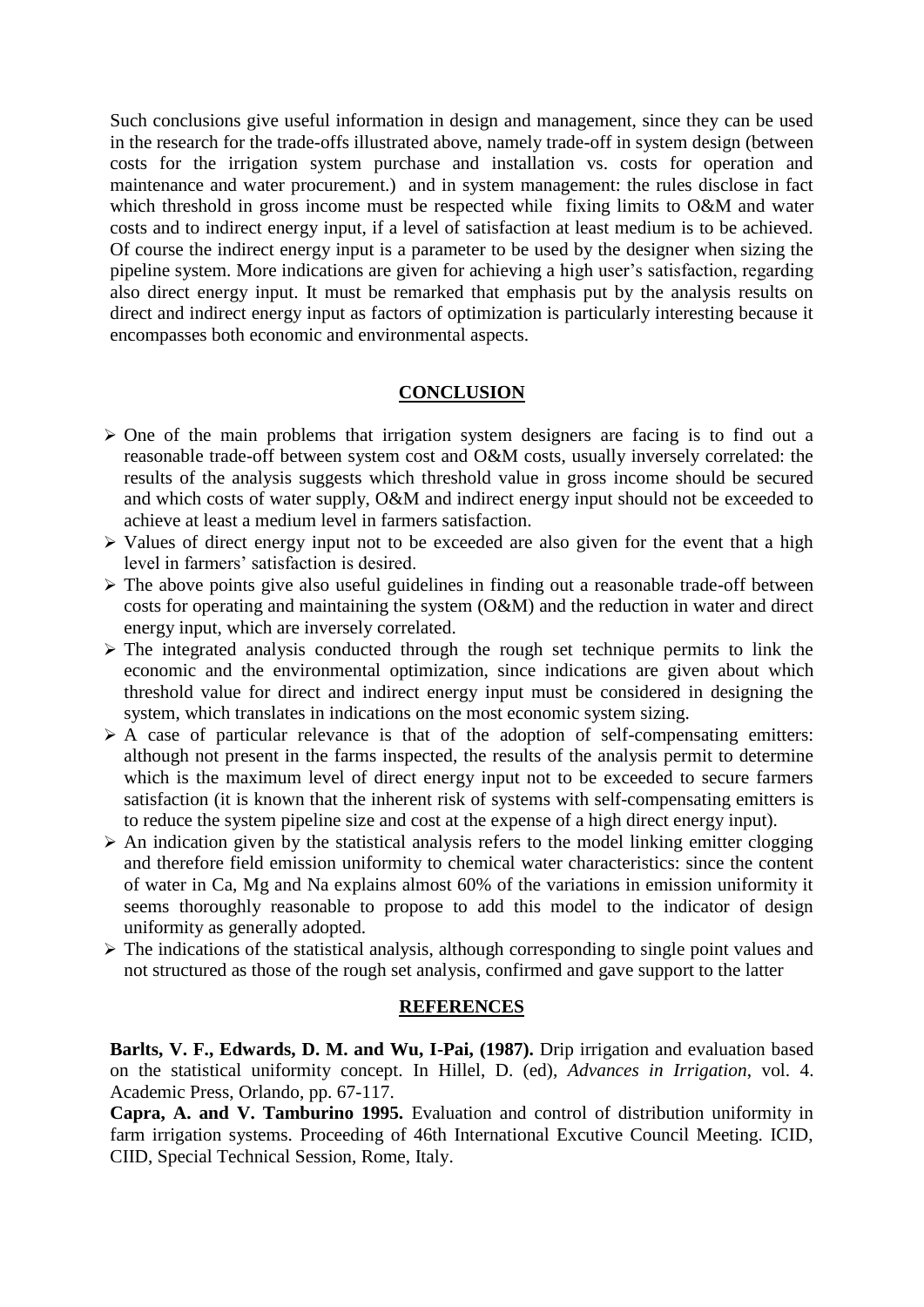**Chapman, H.D. and P.F. Pratt 1961.** Methods of analysis for soils, plants, and wastewaters. University of California, Division of Agricultural Science, Berkeley, California.

**Clarke, R. 1993.** Water. The International Crisi*s.* The MIT Press, Cambridge, Massachussets. **Dubois, D. and H. Prade 1990.** Rough fuzzy sets and fuzzy rough sets. Int. J. of General Systems 17: 191-200.

**Dubois, D. and H. Prade 1992.** "Putting rough sets and fuzzy sets together". In: R. Slowinski (ed): *Intelligent Decision Support, Handbook of Applications and Advances of the Rough Sets Theory*. Kluwer, Dordrecht, pp.203-233.

**Hamdy, A., C. Lacirignola and G. Trisorio-Liuzzi 2001.** Water Saving and Increasing Water Productivity: Challenges and Options. In *Water Saving and Increasing Water Productivity*: *Challenges and Options*. University of Jordan, Faculty of Agriculture.

**Keller, J. and D. Karmeli 1975.** Trickle irrigation design. Rain Bird Sprinkler Manufacturing Corporation, Glendora, CA, 133p.

**Krusinska, E., R. Slowinski and J. Stefanowski 1992.** Discriminant versus rough set approach to vague data analysis. Applied Stochastic Models and Data Analysis 843-56.

**Merriam, J. L. and J. Keller 1978.** Farm Irrigation System Evaluation: A guide for Management. Dept. Agric. Irrig. Eng*.*, Logan, Utah St. University.

Pawlak, Z. 1982. Rough sets. International Journal of Information & Computer Sciences 11: 341-356.

**Pawlak, Z. 1985.** Rough probability. Bull. Polish Acad.. Scis., Technical Sci*.* 339-10.

Pawlak, Z. 1985. *Rough Sets. Theoretical Aspects of Reasoning about Data*. Kluwer, Dordrecht 1991.

**Polkowski, L. and A. Skowron 1994.** "Rough mereology". *Proc. Symp. on Methodologies for Intelligent Systems*, Lecture Notes in Artificial Intelligence, vol. 869, Springer-Verlag, Berlin, pp. 85-94.

**Sardo, V. 1982.** Energy economics and the choice of irrigation method. L'Irrigazione, n<sup>o</sup> 1.

**Skowron, A. and J.W. Grzymala-Busse 1994.** "From the rough set theory to the evidence theory". In: M. Fedrizzi, J. Kacprzyk, R.R. Yager (eds): *Advances in the Dempster-Shafer Theory of Evidence*. John Wiley and Sons, New York, pp. 193-236.

**Slowinski, R. 1995.** "Rough set processing of fuzzy information", In: T.Y.Lin, A.Wildberger (eds): *Soft Computing: Rough Sets, Fuzzy Logic, Neural Networks, Uncertainty Management, Knowledge Discovery*. Simulation Councils, Inc., San Diego, CA, pp. 142-145.

**US. Salinity Laboratory Staff 1954.** Diagnosis and improvement of saline and alkali soils. In: *Handbook no. 60*. Dept. of Agriculture, Washington, 160 p.